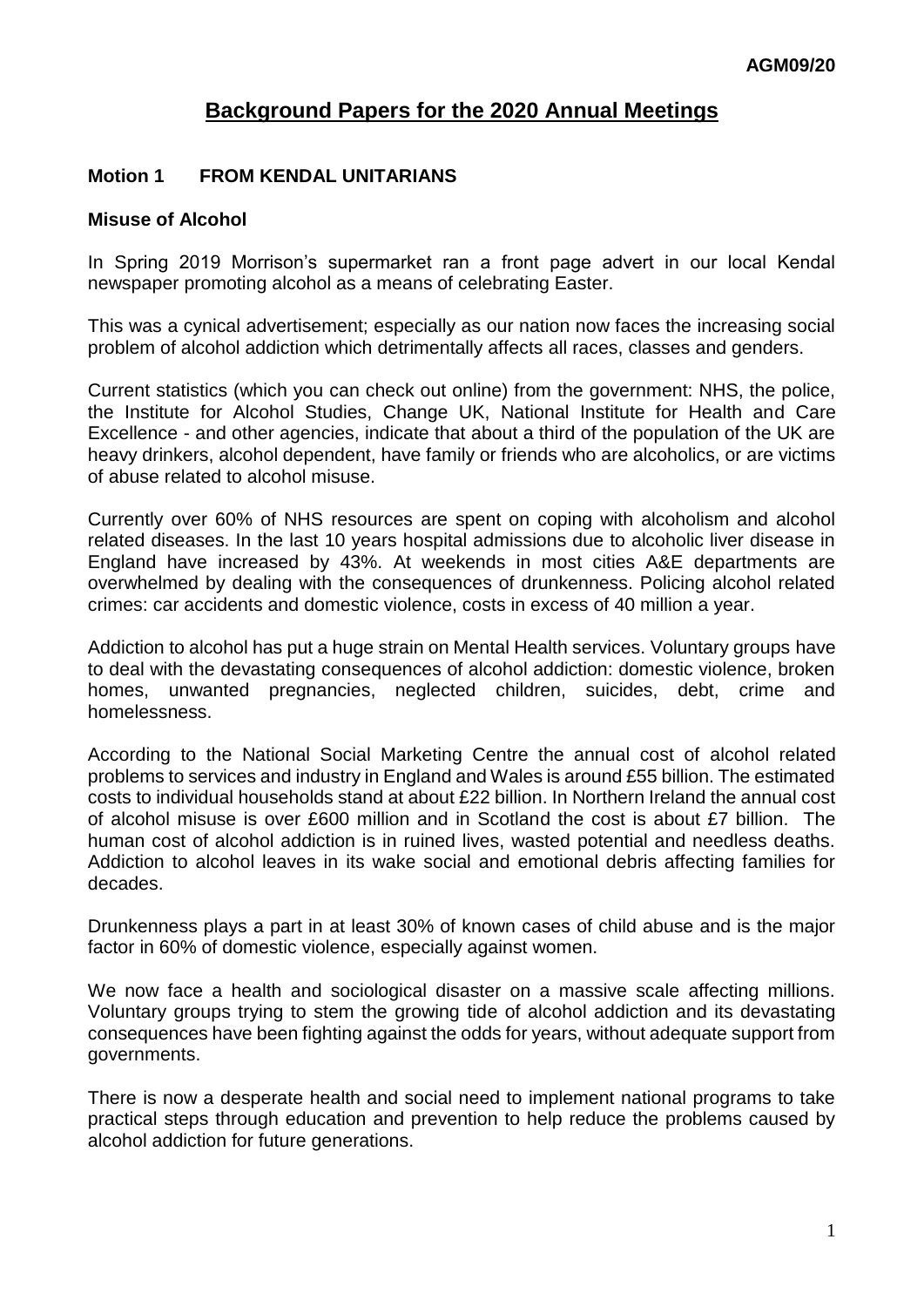#### References:

- NHS statistics and costs relating to alcoholism
- Statistics on alcohol England 2019
- Policing and the cost of alcohol related crime
- Alcohol in domestic violence and child abuse
- The Institute for Alcohol Studies
- National Institute for Health and Care Excellence
- Drink Aware

# **Motion 2 FROM GOLDERS GREEN UNITARIANS & 12 FULL MEMBERS**

### **Peace, Justice and Reconciliation in Israel / Palestine**

The purpose of this motion is to help further the cause of peace, justice and reconciliation in Israel/Palestine and encourage urgently needed medical and other humanitarian aid for the victims of war and conflict in the region. It is inspired by the moral conviction of Martin Luther King that 'injustice anywhere is a threat to justice everywhere'. It expresses moral solidarity with and urges strong support for all peace and justice campaigners in Israel and the Palestinian Territories. It focuses on three in particular: Physicians for Human Rights—Israel (PHRI), Rabbis for Human Rights (RFHR) and the Oasis of Peace.

Founded in 1988 by a group of Israeli and Palestinian doctors, PHRI works to promote a just society ensuring equal access to health facilities for all. Through its volunteer medical professionals it provides medical services free of charge to people with limited or no access to health care, primarily migrants, refugees and Palestinian residents of the West Bank and Gaza. It is dedicated to working to change discriminatory and abusive structures and policies towards Palestinians in the Occupied Territories, prisoners, detainees, migrant workers and refugees. PHRI views the ongoing occupation of the Palestinian Territories as a root cause of multiple human rights violations and actively advocates for its end. So in all its work it refuses to accept policies that increase inequality and structural violence and seeks to establish an alternative that cultivates true equality and solidarity. PHRI states that 'principles of human rights, medical ethics, and social justice are at the core of our worldview'. In 2010 it was awarded the Right Livelihood Award for its 'indomitable spirit in working for the right to health for all people in Israel and Palestine'.

Founded in 1988 and representing over 100 Israeli rabbis and rabbinical students, Rabbis for Human Rights derives its authority from Jewish tradition and honours and acts in the spirit of the Universal Declaration of Human Rights. Its mission is to inform the Israeli public about human rights violations and pressurise State institutions to redress these injustices. It gives noble expression to the traditional Jewish responsibility for the 'safety and welfare of the stranger, the different and the weak, the widow and the orphan'.

For fifty years the community of the Oasis of Peace (Neve Shalom-Wahat al-Salam) has shone as a beacon for the peace that is possible between Israeli Jews and Palestinian Arabs. In despair at the 1967 war and the growing enmity it created between the two peoples, Bruno Hussar, a Jewish Dominican friar, had a dream of creating a place in which Jews and Palestinians could live alongside one another in equality and peace.

Although 20% of the citizens of Israel are Arab Palestinians it remains rare for mixed communities to be truly cooperative and interactive. Often a distinct separation exists which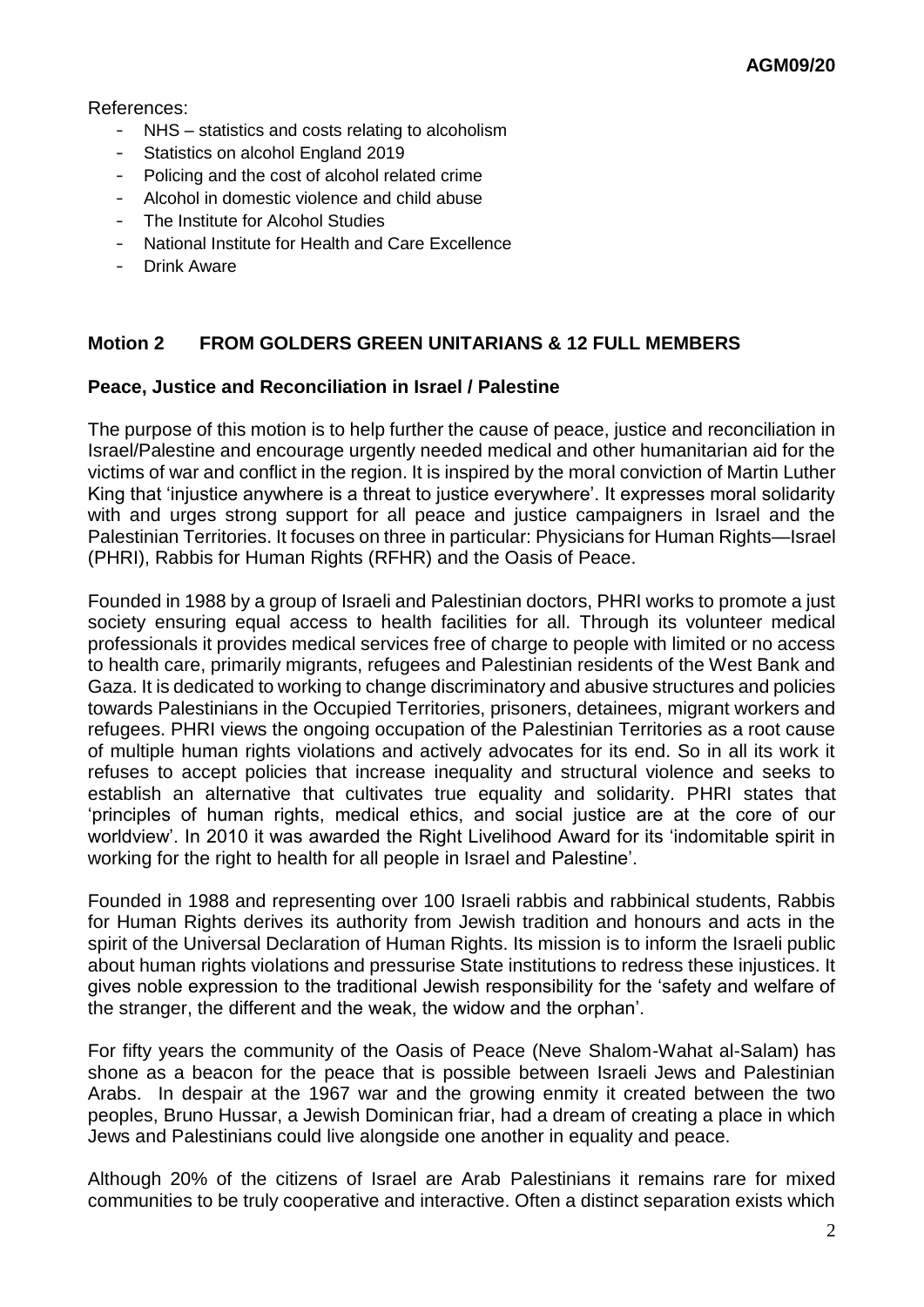serves to increase the suspicion and mistrust between the two peoples. Fr Bruno wanted a place where people of different nationalities and faiths would live, work in close association and build a localised peace of the kind they wanted to see in the whole country.

The pioneers began the difficult task of creating a community from nothing. They lacked resources, political support and, initially, access to basic amenities.

Armed only with only with a faith in their vision, they created what has today flourished into a thriving community of equal numbers of Jewish and Palestinian Israeli citizens. Every day the residents prove that it is possible for these two peoples to live alongside one another in true peace and friendship.

The residents decided that they must create institutions which spread their message further into Israeli society. The community's unique Primary School and pioneering conflict resolution centre, the School for Peace, are now famous throughout Israel and the region. The Primary School provides a place where children learn alongside one another, in both Hebrew and Arabic, and discover that those who they have been told are the 'other' or the 'enemy' are not so and that they can all on the contrary become lifelong friends. The School for Peace has now trained over 70,000 Jews and Palestinians—many of whom now occupy leading positions in civil society—in how they can lessen inequality and bridge the divide between the two peoples. A third institution, the Pluralistic Spiritual Centre, focuses on interfaith projects. All have the goal of increasing understanding and cooperation between people of all faiths. Today, more than ever, the Oasis of Peace and the example it sets are vital for keeping the dream of peaceful co-existence between Israeli Jews and Palestinian Arabs alive.

The proposer of this motion, who moved a similar one in 2004 calling for Unitarian solidarity with Israeli and Palestinian peacemakers, will convey messages of goodwill from all three peacemakers. The motion calls on this General Assembly to reciprocate with messages of goodwill and solidarity with them and encourages fellow Unitarians to donate to the Bruno Hussar Interfaith Peace Appeal, set up by Golders Green Unitarians to give practical support to the peacemaking mission and witness of the Oasis of Peace, and to respond generously to humanitarian charitable appeals for the victims of war, conflict and injustice wherever they are found.

## **Motion 3 FROM CARDIFF UNITARIANS**

## **Fossil Fuels**

1

The climate crisis has been a concern for Unitarians for some time as demonstrated in General Assembly Resolutions in 2001, 2007, and 2015. "Respect for creation" is part of our Object, and a core commitment of our faith tradition. Albert Schweitzer's ethic of "reverence for life" calls on us to do all we can to protect human and non-human life whenever possible.

But human and non-human life is severely threatened by the climate crisis. The year 2019 was the second hottest year on record, and 2010-2019 was the hottest decade ever recorded<sup>1</sup>. The climate crisis is not in the future, it is right now. Already thousands of people around the world are dying, or losing their homes through extreme weather events

<sup>1</sup> <https://www.noaa.gov/news/2019-was-2nd-hottest-year-on-record-for-earth-say-noaa-nasa>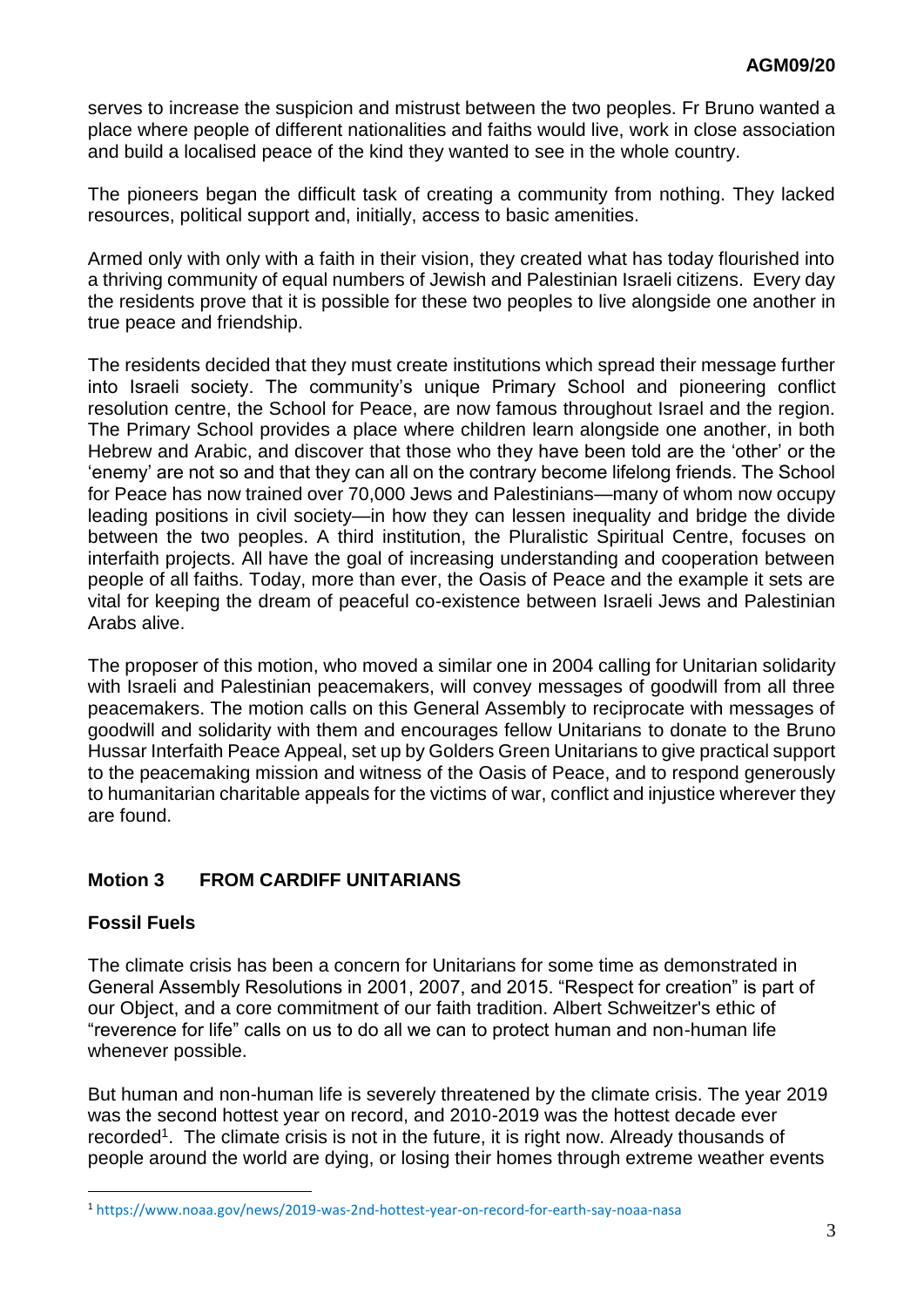and failing harvests. The human suffering is real, it is happening today, and it is getting worse. The link between human activity releasing carbon into the atmosphere and these increases in average temperature is well-established through a clear scientific consensus. We know what's happening. We know why it's happening. We know what must be done to stop it.

There is now a groundswell of voices all around the world demanding we do what must be done. This is being led by children striking for their own futures. Everyone is now paying lip service to the need for climate action. But the great obstacle to this is, and always has been, the fossil fuel industry. The largest five stock market listed oil and gas companies spend around £150m a year lobbying to delay, control or block policies to tackle climate change<sup>2</sup>. Though they often talk about their investment in green technologies they are still spending billions on exploring new oil and gas sources, and their actual capital expenditure on low-carbon technologies is only about 3%. To prevent the worst of the climate crisis and be compliant with the Paris Climate Agreement the oil and gas reserves must be kept in the ground. But these companies' business plans are based on extracting and burning them.

The divestment movement is about recognising that in the light of this it is no longer ethical to invest money in the fossil fuel industry, which shows little or no sign of attempting to change its behaviour to respond to the risks of climate change. It is about recognising that one of the most effective means we have to bring about change in the world is our money, and how we invest it.

The divestment movement is growing. Currently around 1100 institutions with more than £9 trillion of assets under management have made commitments to divest from fossil fuels<sup>3</sup>. This includes many universities, local councils, pension funds, and religious group including the World Council of Churches, the Methodist Church, the Quakers, and the United Reformed Church.

On issues like same sex marriage Unitarians were ahead of the curve, but on this one we are well behind the social justice commitments of other groups. The General Assembly periodically passes a resolution of concern on climate change, but without requiring we apply our principles to our own finances. Perhaps this is because many of us feel we don't understand the financial world. We all have different levels of expertise and knowledge, and different congregations might have varying levels of understanding about investment and ethical investment. But it is important for us to realise that one of the most powerful tools to bring about change we have as an organisation is our investments. "Where your treasure is, your heart is," as Jesus said.

We are also rightly concerned about being responsible stewards of our assets. That's quite right. However there is a purely financial argument for fossil fuel divestment. There is a real risk that the "carbon bubble" will burst and companies will rapidly lose their value when we move to a low-carbon economy. This was the warning given last year by Mark Carney, the outgoing Governor of the Bank of England.<sup>4</sup>

1

<sup>&</sup>lt;sup>2</sup> "Top oil firms spending millions lobbying to block climate change policies, says report" Guardian, 22nd March 2019 [\(https://www.theguardian.com/business/2019/mar/22/top-oil-firms-spending-millions-lobbying-to-block-climate](https://www.theguardian.com/business/2019/mar/22/top-oil-firms-spending-millions-lobbying-to-block-climate-change-policies-says-report)[change-policies-says-report\)](https://www.theguardian.com/business/2019/mar/22/top-oil-firms-spending-millions-lobbying-to-block-climate-change-policies-says-report)

<sup>3</sup> Information from Operation Noah

<sup>4</sup> [https://www.theguardian.com/business/2019/dec/30/firms-must-justify-investment-in-fossil-fuels-warns-mark](https://www.theguardian.com/business/2019/dec/30/firms-must-justify-investment-in-fossil-fuels-warns-mark-carney)[carney](https://www.theguardian.com/business/2019/dec/30/firms-must-justify-investment-in-fossil-fuels-warns-mark-carney)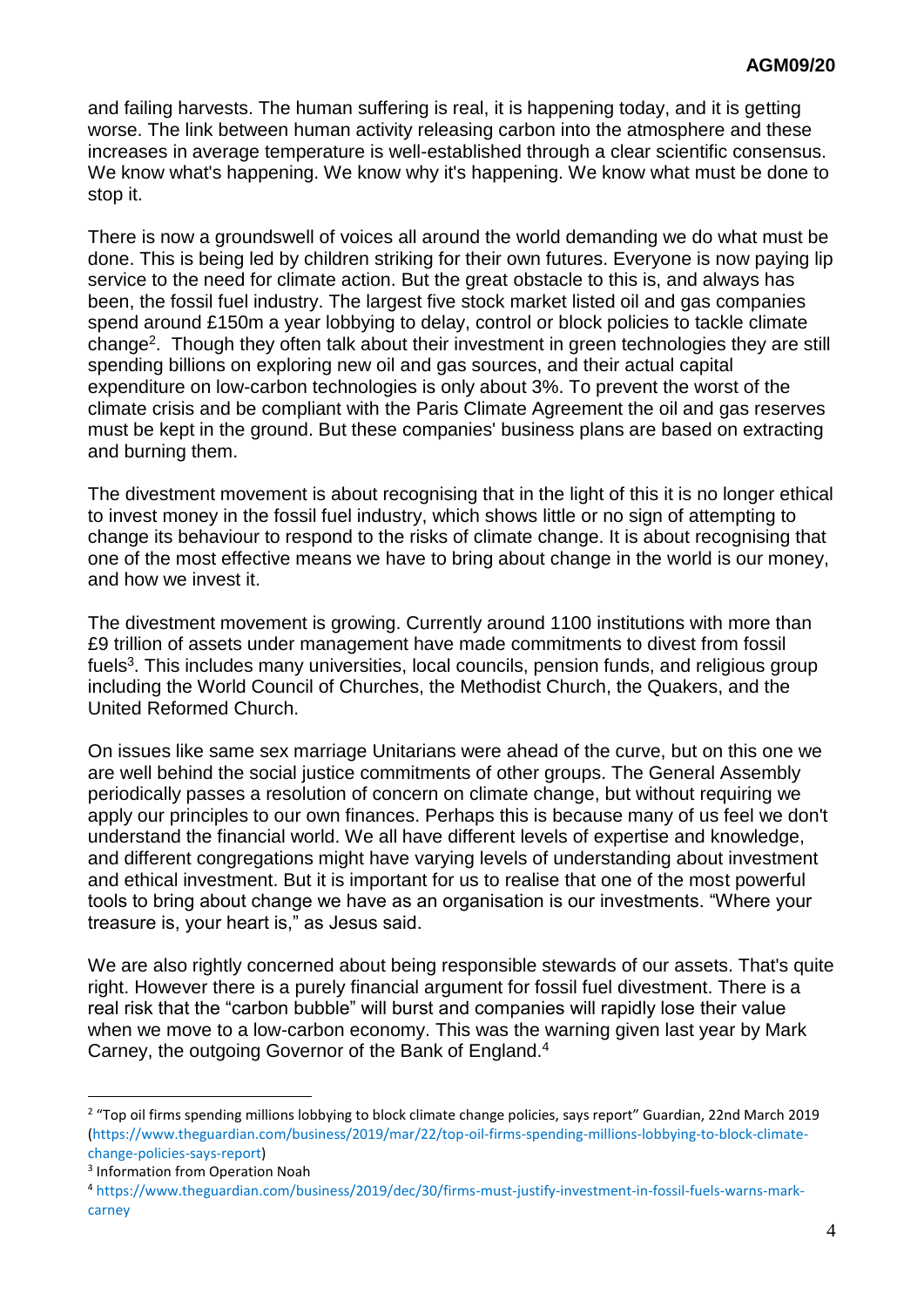We recognise that many of our investments are held in managed funds. In such circumstances it is possible to request a conversation with your fund managers and ask if they are able to supply a "fossil-free" fund. The demand for such funds is growing. It should be possible to either be supplied with a fossil-free fund or seek out other fund managers who are able to supply such a product for their customers. Many "ethical investment funds" are now becoming "fossil free". And so this process is becoming easier. We have found that in our experience managed "ethical funds" give just as good returns as "non-ethical" ones. It is possible to do this ethically and responsibly and rapidly.

The climate crisis is urgent, and so there is a need to do this as rapidly as possible. We consider 2025 to be the very latest date at which this should be done. It should be quite possible to do this in two or three years, but we have worded the motion to give the General Assembly some flexibility. We would be delighted if the General Assembly could do this more rapidly, and we would hope that a report would be given at each Annual Meetings describing progress.

We would like to make it clear that Cardiff Unitarians / Undodiaid Caerdydd are not proposing this motion on the basis that we've got it all sorted ourselves, or that we are experts. We are on the path to divestment but we're not there yet. Indeed, it is partly because of our feeling of needing more support and guidance from the denomination that we are proposing this motion. We need to all learn together how to do this and support each other.

Although we recognise that each congregation and fund is independent we hope that we will all be inspired to work through the process of divestment.

# **Motion 4 FROM STOCKTON UNITARIANS**

#### **Junior Weekend**

We are raising this motion with much reluctance and sadness. Stockton Unitarians have a high regard for our Unitarian Youth Officer, Gavin Howell. We do not wish this to appear to be in any way critical of the great work that Gavin has been doing with Young Unitarians since his appointment, far from it.

Our motion arises from a sudden change in Unitarian Youth provision which came to our attention almost by accident in mid-January when we heard that the Junior Weekend, planned for March 2020, has been cancelled. Inquiries confirmed that this was indeed the case, even though the March and October Junior Weekends are clearly listed in the 2020 Nightingale Centre Brochure. Frequent attendees have not been informed of the cancellation and it has caused much disappointment to youngsters who had been looking forward to it. It transpired that **ALL** Junior Weekends have been cancelled into the future, despite the fact that the following statement still appears on the Youth Programme page of the GA website:

"JUNIORS FOR 7-11 YR OLDS Junior weekend is filled with fun and friends.

Participants explore different themes through craft activities, outdoor trips, playing games and having a giggle together.